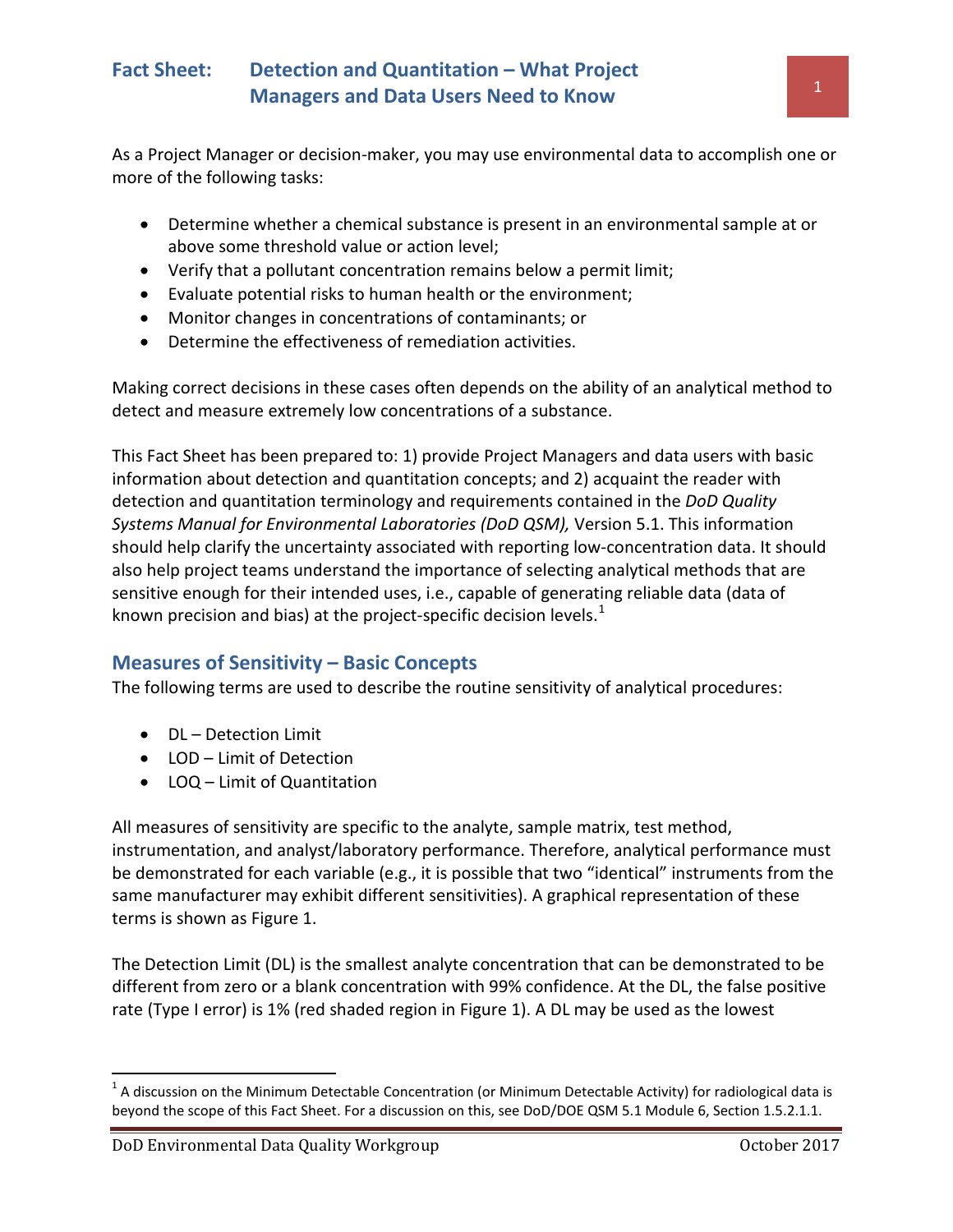## **Fact Sheet: Detection and Quantitation – What Project Managers and Data Users Need to Know 2018 2019 12:20 20:30 20:40 20:40 20:40 20:40 20:40 20:40 20:40 20:40 20:40 20:40 20:40 20:40 20:40 20:40 20:40 20:40 20:40 20:40 20:40 20:40 20:40 20:40 20:40 20:40 20:40 20:40 20:40**

concentration for reliably reporting a detection of a specific analyte in a specific matrix with a specific method with 99% confidence.



*Figure 1: Summary of data quality characteristics below and above DL, LOD, and LOQ. The red trace shows the distribution of results given a sample with a true concentration of zero. The blue trace shows the distribution of results given a sample with a true concentration at the Detection Limit. The green trace shows the distribution of results given a sample with a true concentration at the Limit of Detection. The red shaded region represents those results which would yield a false positive (i.e., the true concentration is zero but the analytical result is detection). The blue and green shaded regions represent those results which would yield a false negative if the true concentration is at the reporting limit and the reporting limit is set at the DL or LOD, respectively (i.e., a sample with a true concentration at the DL has a 50% chance of yielding a false negative, and a sample with a true concentration at the LOD has a 1% chance of yielding a false negative).* 

Note that for reporting purposes, any result at or above the DL must also meet qualitative identification criteria required by the test method. Although a result at or above the DL indicates that the analyte is present, the absence of a result at or above the DL is inconclusive (i.e., one cannot confidently state whether the analyte is present or absent), because the false negative rate if the analyte is present at the DL is 50% (blue shaded region in Figure 1).

The Limit of Detection (LOD) is defined as the lowest concentration for reliable reporting of a non-detect of a specific analyte in a specific matrix with a specific method at 99% confidence. At the LOD, the false negative rate (Type II error) is 1% (green shaded region in Figure 1). In other words, if a sample has a true concentration at the LOD, there is at least a 99% probability of reporting a "detection" (a measured value ≥ DL) and a 1% chance of falsely reporting a nondetect (a false negative).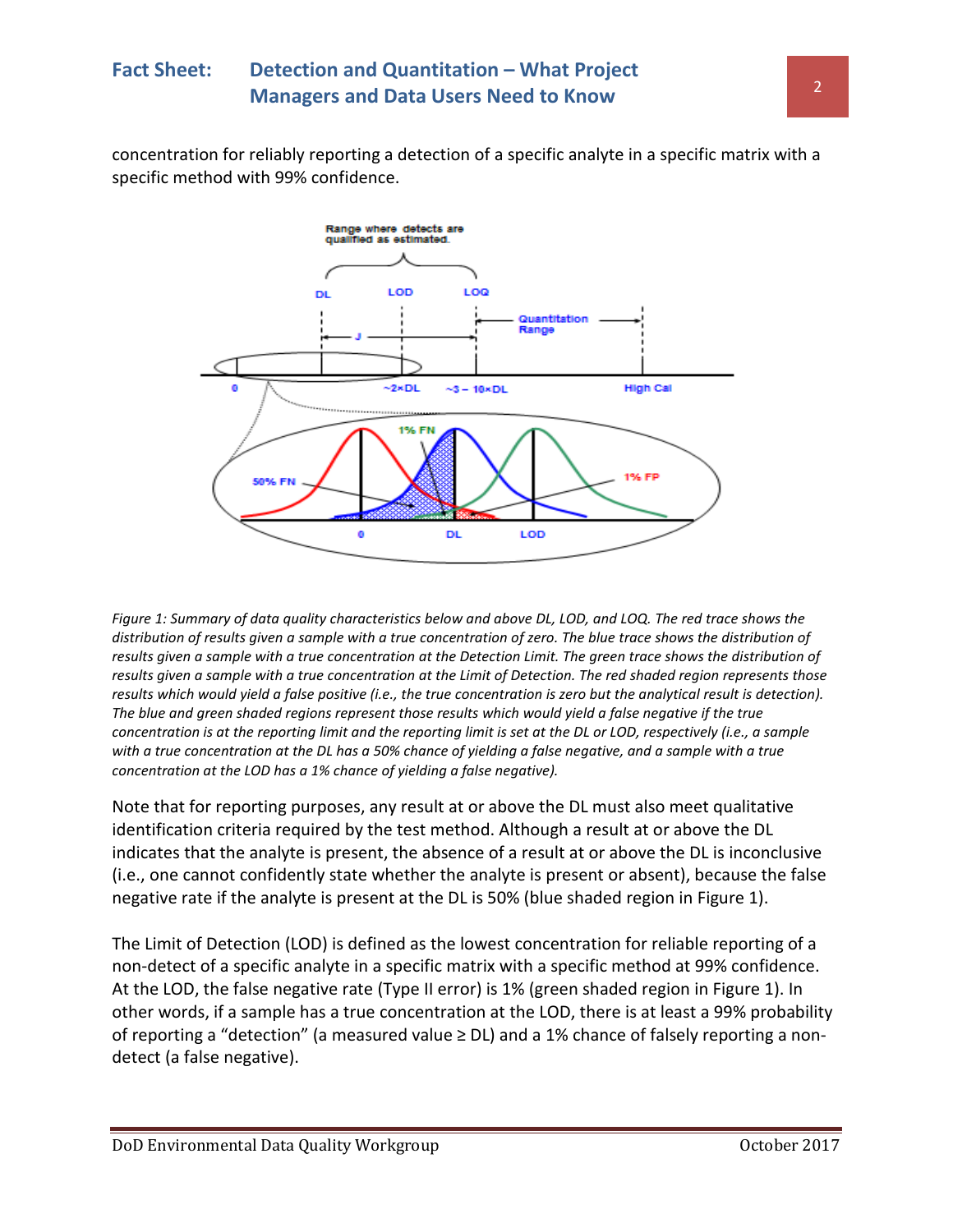For reporting purposes, the failure to obtain a "detection" should be reported as "<LOD," because the false negative rate at the LOD is only 1%. Reporting the sample result as "<DL," is inappropriate because the false negative rate at the DL is 50%.

The Limit of Quantitation (LOQ) is the smallest concentration that produces a quantitative result with known and recorded precision and bias. For DoD/DOE projects, the LOQ shall be set at or above the concentration of the lowest initial calibration standard and within the calibration range. Because of the requirements on precision and bias, the LOQ is larger than the LOD<sup>[2](#page-2-0)</sup>; therefore, the following is true:

### DL < LOD < LOQ

Quantitative results, with a known degree of precision and bias, can only be achieved at or above the LOQ. Detections between the DL and the LOQ assure the *presence* of the analyte, but their numeric values are estimates and are therefore indicated as such on test reports. Figure 2 summarizes the differences and the relationship between DL, LOD, and LOQ.



*Figure 2: Summary of data quality characteristics below and above DL, LOD, and LOQ.*

## **Types of Procedures for Estimating Sensitivity**

Numerical estimates of the DL, LOD, or LOQ for a specific analyte, matrix, and method can be calculated using various statistical procedures, which involve spiking reagent water or other specific matrix with low concentrations of the analyte of interest. At this time, unfortunately, universally accepted statistical procedures do not exist.

The estimator that has been most commonly used by environmental laboratories is the EPA Method Detection Limit (MDL), which is an approximation of the DL. EPA has defined the MDL as "the minimum concentration of a substance that can be measured and reported with 99% confidence that the analyte concentration is greater than zero."<sup>[3](#page-2-1)</sup> Calculating the MDL at 99% confidence means there is a 1% probability of a false positive when a sample has a result at the MDL. The EPA MDL was designed to protect against false positives; however, it does not protect against false negatives.

 $\overline{\phantom{a}}$ 

<span id="page-2-0"></span><sup>&</sup>lt;sup>2</sup> See TNI Module 4, Section 1.5.2.2d.

<span id="page-2-1"></span> $3$  40 Code of Federal Regulations (CFR) Part 136, Appendix B, rev.2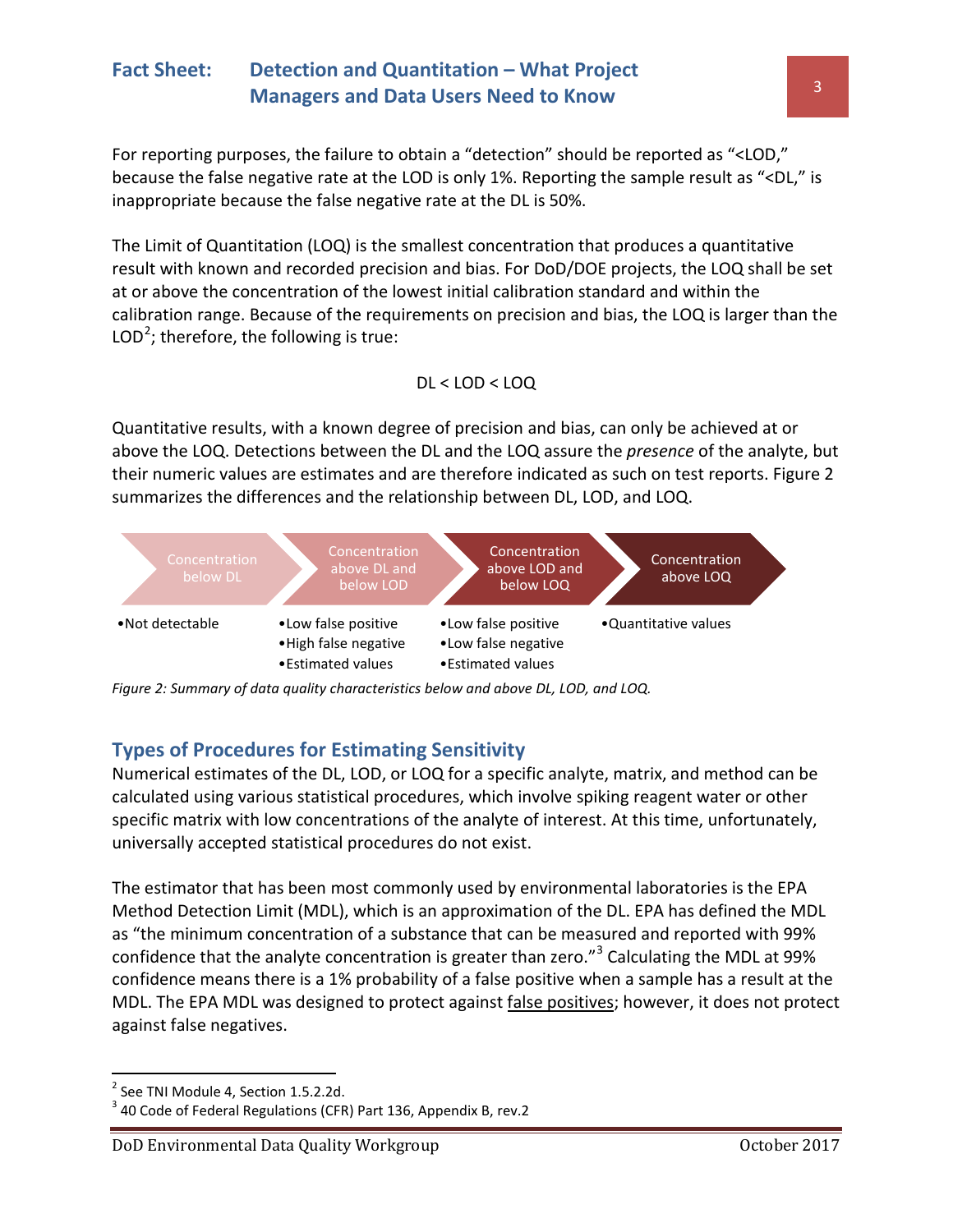#### **Uses and Limitations of the MDL**

When performed correctly and consistently, MDLs determined using the EPA procedure can be useful for comparing the performance of different laboratories using the same methods or the performance of different methods within the same laboratory. Laboratories typically determine the MDL in reagent water, resulting in a "best-case" MDL, which provides limited information about method performance on real-world samples.

The EPA MDL procedure as originally defined in 40 CFR Part 136, (Appendix B, 1984) has been criticized as a poor estimator of the DL for numerous reasons including but not limited to:

- 1. It is a single laboratory, short-term estimator that fails to account for analytical bias, changing instrument conditions or analyst skill.
- 2. It assumes uniform variance across all possible spike concentrations, failing to account for the fact that variance changes at higher concentrations.
- 3. It assumes that measured values at the spike concentration are normally distributed. By using the procedure and spiking at very low concentrations, laboratories have been able to calculate MDLs that cannot be achieved in practice.
- 4. It does not require a demonstration of the ability to detect an analyte at the calculated MDL.
- 5. It is not reproducible from day-to-day, lab-to-lab, etc.

Since 2000 the EPA has increased efforts to address these issues. In 2016 the EPA updated the MDL procedure in 40 CFR 136 which did include provisions for addressing background contamination, multiple analysts and instruments, and included verification requirements; however, the MDL calculation of spikes remains unchanged.

#### **DoD QSM Requirements**

Requirements for the DL, LOD and the LOQ which are designed to address some of the concerns discussed in the previous paragraph are contained in DoD QSM Module 4 Sections 1.5.2.1 and 1.5.2.2. Requirements that may be of particular note to Project Managers and Data Users are:

- Laboratories are required to verify measures of sensitivity, in terms of the LOD and LOQ, at least quarterly.
- Laboratories shall establish a detection limit (DL) for each suite of analyte-matrixmethod, including surrogates. The DL shall be used to determine the LOD for each analyte and matrix as well as for all preparatory and cleanup methods routinely used on samples.
- After each DL determination, the laboratory must establish the LOD. It is specific to each suite of analyte, matrix, and method (including sample preparation).
- The laboratory must establish the LOD by spiking a quality system matrix at a concentration of at least 2 times but no greater than four times the DL.
- The signal to noise (S/N) ratio at the LOD must be at least three, and the results must meet all method requirements for analyte identification.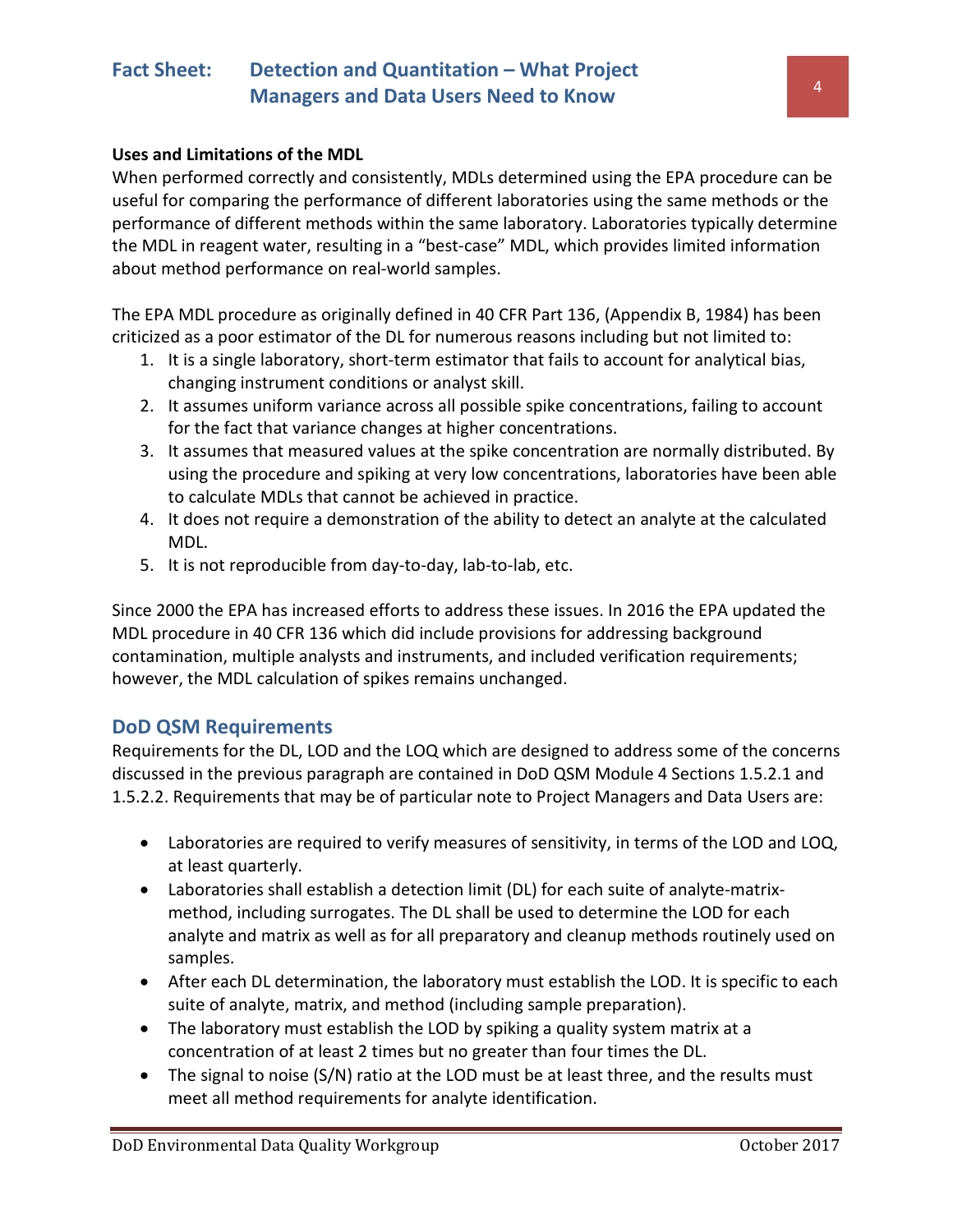- The DL and LOD must be reported for all analyte-matrix-method suites unless it is not applicable to the test or specifically excluded by project requirements.
- The laboratory procedure for establishing the LOQ must empirically demonstrate precision and bias at the LOQ for each suite of analyte-matrix-method, including surrogates. The LOQ and associated precision and bias must meet client requirements and must be reported. If the method is modified, precision and bias at the new LOQ must be demonstrated and reported For DoD/DOE projects, the LOQ must be set within the calibration range, including the lowest calibration level.

## **Establishing Project-Specific Requirements for Method Sensitivity**

Project teams should establish their project-specific requirements for method sensitivity in terms of a Reporting Limit (RL) for each analyte and matrix. As defined in the DoD QSM, the RL is a customer-specified lowest concentration value that meets project requirements for quantitative data with known precision and bias for a specific analyte in a specific matrix. The RL cannot be less than the LOQ, if precision and bias of the RL and the LOQ are identical. If the LOQ for a particular analytical method or laboratory cannot meet the RL, then a project team has four options:

- 1. Consult with the laboratory to improve method performance or modify the method to achieve a lower LOQ.
- 2. Select a different method with an LOQ less than or equal to the RL.
- 3. Raise the RL.
- 4. If no other options are available to meet project needs, allow for increased level of uncertainty such that adjusted LOQ can meet RL. This LOQ must be verified.

Please note that precision and bias must be taken into consideration when assessing the LOQ versus the RL. Also note that data below the RL may be reported; however, they are estimated values if less than the LOQ. Although data reporting and flagging requirements are projectspecific, all reported LOD and LOQ shall be adjusted for the size of sample aliquots, concentration/dilution factors, and percent solids.

### **Reporting and Flagging Analytical Data**

The following example (based on QSM 5.1 Module 2 section 5.10.3.1.1) illustrates the proper use of the "U" and "J" data qualifier flags for non-detect and estimated analytical results, respectively.

Data Qualifier flags in this example are defined as:

U- Analyte was not detected and is reported as less than the LOD or as defined by the customer. The LOD has been adjusted for any dilution or concentration of the sample. J- The reported result is an estimated value (e.g. matrix interference was observed, or the analyte was detected at a concentration outside the calibration range).